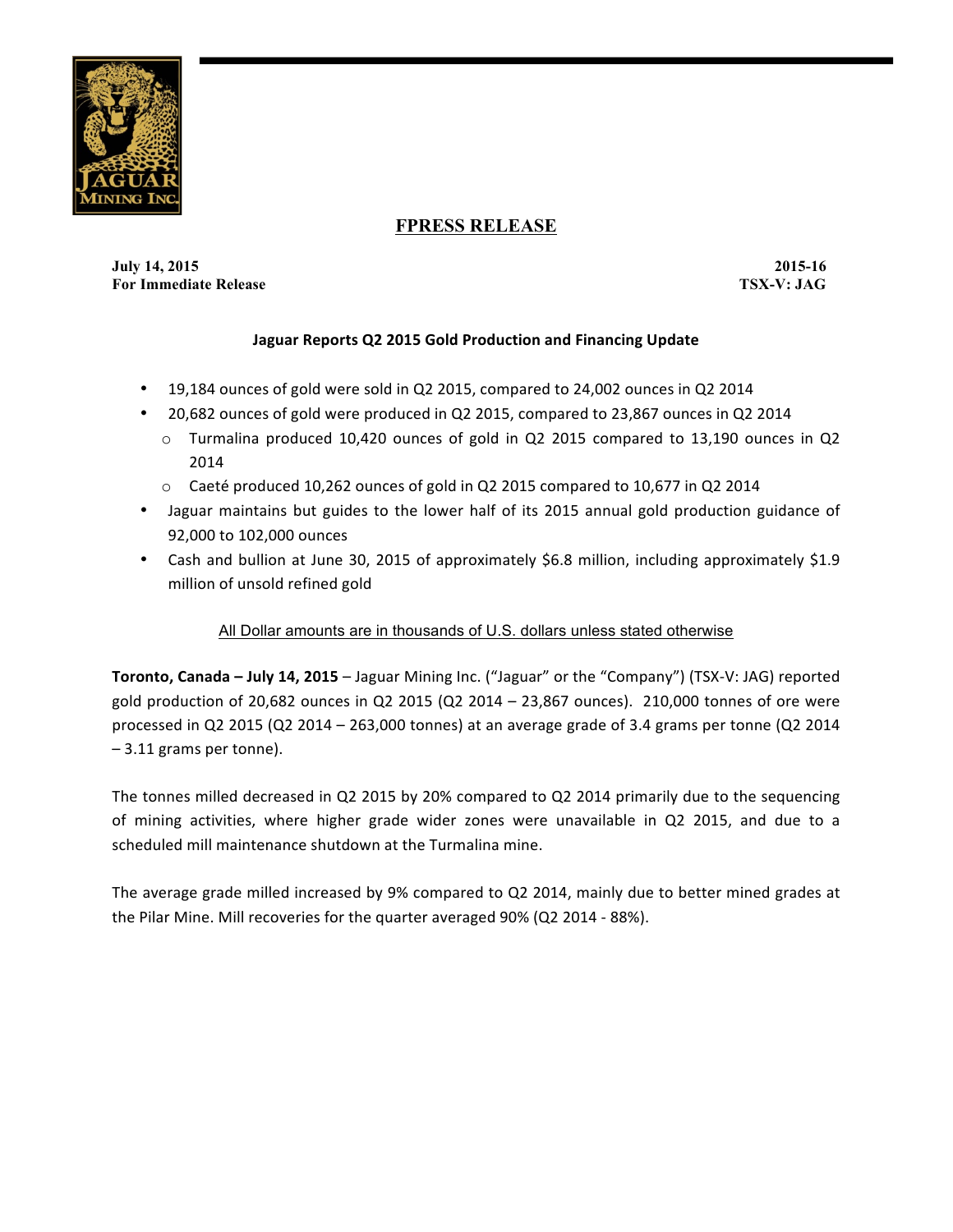| <b>Production</b>                            | Q2 2015   |         |              | Q2 2014   |         |         |
|----------------------------------------------|-----------|---------|--------------|-----------|---------|---------|
|                                              | Turmalina | Caeté   | <b>Total</b> | Turmalina | Caeté   | Total   |
| Tonnes milled                                | 94,000    | 116,000 | 210,000      | 107,000   | 156,000 | 263,000 |
| Recovery                                     | 90%       | 90%     | 90%          | 88%       | 88%     | 88%     |
| Head grade (grams/tonne)                     | 3.9       | 3.0     | 3.4          | 4.1       | 2.4     | 3.1     |
| Gold ounces:                                 |           |         |              |           |         |         |
| Produced                                     | 10,420    | 10,262  | 20,682       | 13,190    | 10,677  | 23,867  |
| Sold                                         | 9,610     | 9,574   | 19,184       | 13,481    | 10,521  | 24,002  |
| Exploration and definition drilling (meters) | 6,104     | 5,312   | 11,416       | 4,739     | 5,382   | 10,121  |
| Average realized gold price (US\$/ounce)     |           |         | 1,189        |           |         | 1,280   |

Commenting on Q2 2015 production results, George Bee, President and CEO of Jaguar, stated: *"Production in terms of both grade and tonnage was lower than anticipated during Q2 2015 at the Turmalina Mine, as a consequence of ground conditions and delays in accessing key high grade areas. Corrective action has been taken, which includes the addition of shotcrete in the affected areas allowing* programmed mining to resume. We plan to be back on track and mine the affected areas in H2 2015.

The Pilar mine continues to perform at or above plan, while our targeted exploration program to extend the three main ore shoots has successfully intercepted wide zones of high grade mineralization. We are *currently developing mine plans to assess the economics related to restarting both primary and* secondary development activities at Pilar. We plan on finalizing our assessment during Q3 2015.

*We maintain our gold production guidance of 92,000-102,000 ounces for 2015, but guide to the lower* half of the range."

Details of the Company's financial performance, including capital and operating costs, will be included in its second quarter 2015 financial results.

### **Financing Update**

The Company has not closed its previously announced offering of senior secured convertible debentures (see Jaguar's news release dated June 2, 2015) and continues to be in active discussions with multiple parties, including it's senior lenders, regarding financing and strategic alternatives.

Operationally, the Company continues to execute on its 2015 business plan, which is considered to be a pivotal strategy to profitability.

By way of a corporate update on the business and financing plan, the following key factors have affected the Company thus far in 2015:

- 1. Devaluation of the Brazilian Real in relation to the US dollar,
- 2. Better than expected performance from the Pilar Mine,
- 3. Delayed extraction of higher grades from the Turmalina Mine until H2 2015,
- 4. Success in recovering taxes from both Federal and Provincial governments,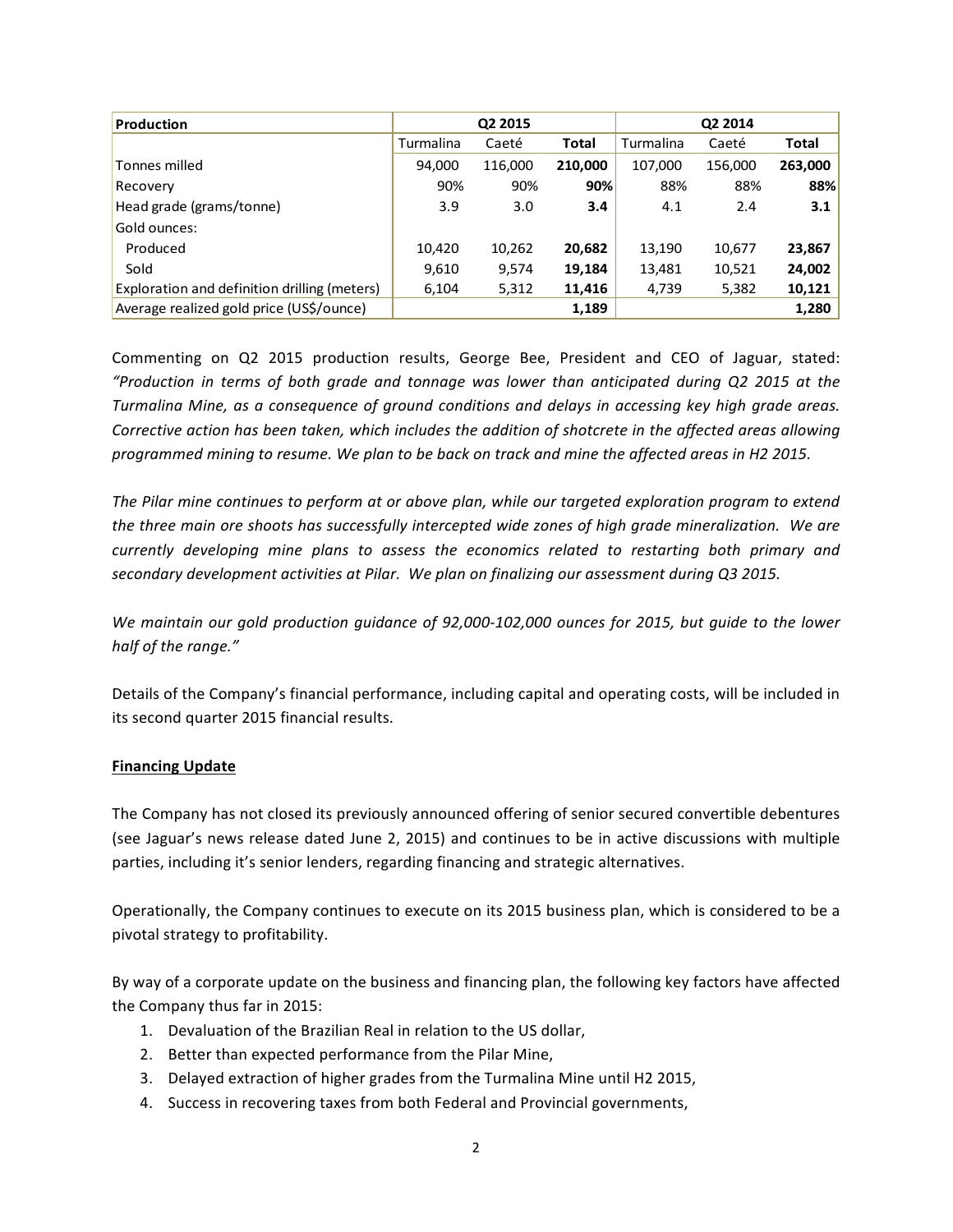In light of these developments, the Company will continue to review its needs and alternatives with respect to cash expenditures and operational activities, all in the context of what financing or strategic alternatives may be available, if any.

| <b>Cash and gold bullion, as at</b> | June 30, 2015 | December 31, 2014 |
|-------------------------------------|---------------|-------------------|
| <b>Cash</b>                         | 4.830         | 7,161             |
| Gold bullion                        | 2.063         | 1,801             |
| Total cash and gold bullion         | 6,893         | 8.962             |

During Q2 2015, the Company repaid \$3 million of principal on its senior secured credit facility, while on a year-to-date basis, the Company repaid \$6 million.

Since July 2014, the Company has been successful in significantly reducing its financial leverage and has repaid US\$12 million of senior secured indebtedness resulting in an outstanding balance of US\$8.4 million as at June 30, 2015.

#### **About Jaguar Mining Inc.**

Jaguar is a gold producer with mining operations in a prolific greenstone belt in the state of Minas Gerais, Brazil. Additionally, Jaguar wholly owns the large-scale Gurupi Development Project in the state of Maranhão, Brazil. In total, the Company owns mineral claims covering an area of approximately 197,000-hectares. Additional information is available on the Company's website at www.jaguarmining.com.

#### **FOR FURTHER INFORMATION PLEASE CONTACT:**

Derrick Weyrauch Chief Financial Officer 416-628-9601 dweyrauch@jaguarmining.com

#### **FORWARD-LOOKING STATEMENTS**

Certain statements in this press release constitute "Forward-Looking Statements" within the meaning of the U.S. Private Securities Litigation Reform Act of 1995 and applicable Canadian securities legislation. Forward-looking statements include, but are not limited to, management's assessment of Jaguar's future plans and operation. Certain statements throughout this press release constitute forward-looking statements (forecasts) under applicable securities laws relating to future events or future performance. Forward-Looking Statements can be identified by the use of words such as "are expected", "is forecast", "is targeted", "approximately", "plans", "anticipates" "projects", "anticipates", "continue", "estimate", "believe" or variations of such words and phrases or statements that certain actions, events or results "may", "could", "would", "might", or "will" be taken, occur or be achieved. Forward-Looking Statements involve known and unknown risks, uncertainties and other factors, which may cause the actual results or performance to be materially different from any future results or performance expressed or implied by the Forward-Looking Statements. Management does not have firm commitments for all of the costs, expenditures, prices or other financial assumptions used to prepare the financial and operational outlooks or assurance that such results will be achieved. The actual results of Jaguar will likely vary from the amounts set forth in the financial and operational outlooks and such variation may be material. Jaguar and its management believe that the financial and operational outlooks have been